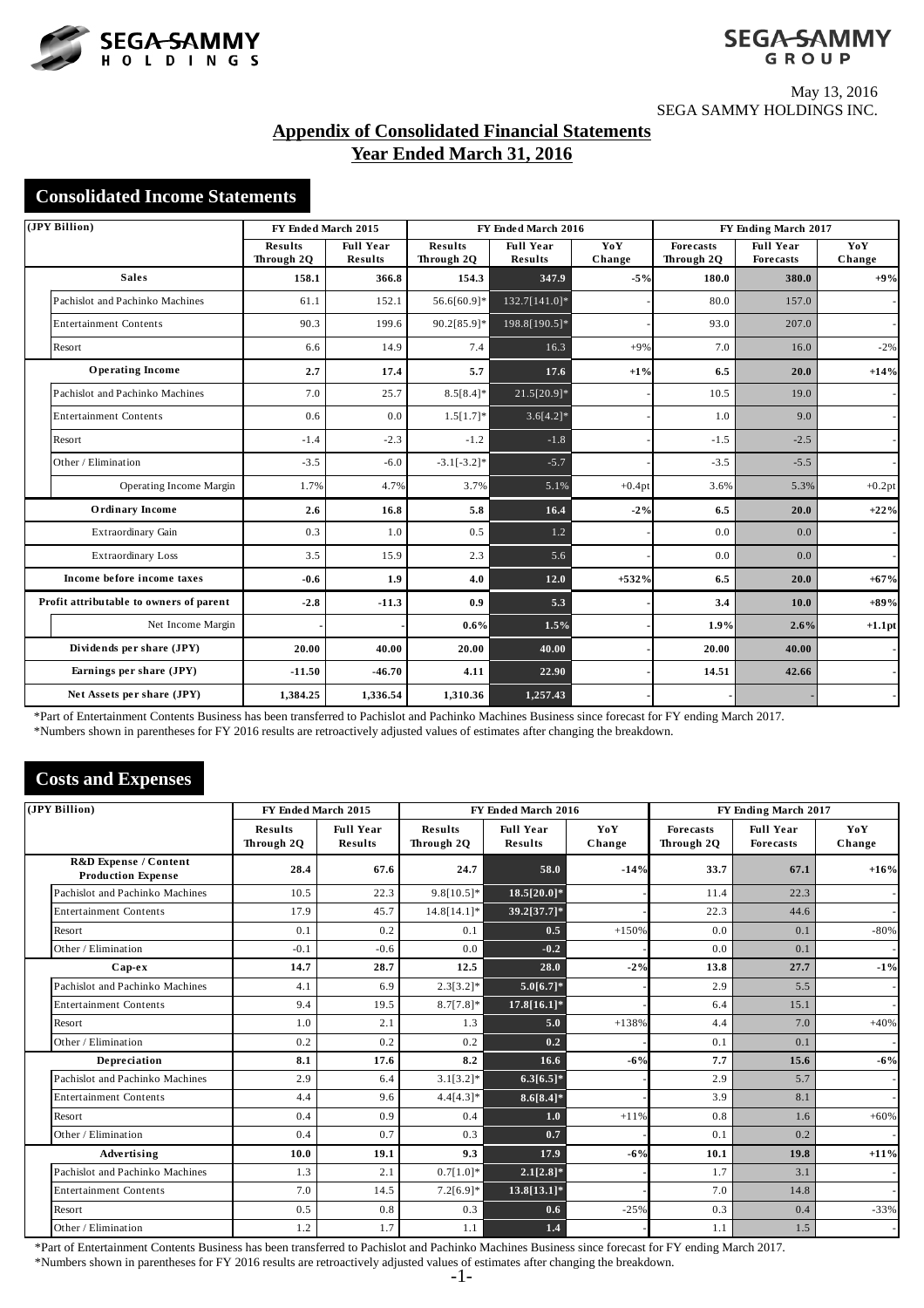



# **Pachislot and Pachinko Machines**

| (JPY Billion)                  | FY Ended March 2015          |                                    |                              | FY Ended March 2016                |               |                                | FY Ending March 2017                 |                          |
|--------------------------------|------------------------------|------------------------------------|------------------------------|------------------------------------|---------------|--------------------------------|--------------------------------------|--------------------------|
|                                | <b>Results</b><br>Through 2Q | <b>Full Year</b><br><b>Results</b> | <b>Results</b><br>Through 2Q | <b>Full Year</b><br><b>Results</b> | YoY<br>Change | <b>Forecasts</b><br>Through 2Q | <b>Full Year</b><br><b>Forecasts</b> | YoY<br>Change            |
| <b>Sales</b>                   | 61.1                         | 152.1                              | 56.6[60.9]*                  | $132.7[141.0]*$                    |               | 80.0                           | 157.0                                |                          |
| Pachislot                      | 34.5                         | 73.8                               | 31.0                         | 61.1                               | $-17%$        | 52.1                           | 83.9                                 | $+37%$                   |
| Pachinko                       | 23.8                         | 73.2                               | 23.1                         | 66.8                               | $-9%$         | 21.0                           | 57.2                                 | $-14%$                   |
| Other / Elimination            | 2.8                          | 5.1                                | $2.5[6.8]*$                  | $4.8[13.1]*$                       |               | 6.9                            | 15.9                                 | $\overline{\phantom{a}}$ |
| <b>Operating Income</b>        | 7.0                          | 25.7                               | $8.5[8.4]*$                  | $21.5[20.9]*$                      |               | 10.5                           | <b>19.0</b>                          |                          |
| <b>Operating Income Margin</b> | 11.5%                        | 16.9%                              | 15.0% [13.8%]*               | 16.2% [14.8%]*                     |               | 13.1%                          | 12.1%                                |                          |
| Unit Sales (Pachislot)         | 93,045                       | 207,830                            | 70,260                       | 142,337                            | $-32%$        | 139,300                        | 230,800                              | $+62%$                   |
| Unit Sales (Pachinko)          | 82,955                       | 241,425                            | 79,604                       | 199,014                            | $-18%$        | 68,000                         | 182,000                              | $-9%$                    |

\*Part of Entertainment Contents Business has been transferred to Pachislot and Pachinko Machines Business since forecast for FY ending March 2017.

\*Numbers shown in parentheses for FY 2016 results are retroactively adjusted values of estimates after changing the breakdown.

#### 《Delivery Data : Pachislot and Pachinko》

|              |                              | FY Ended March 2015                |                              | FY Ended March 2016                                                                                                                                                                                                                     | FY Ending March 2017                 |               |  |  |
|--------------|------------------------------|------------------------------------|------------------------------|-----------------------------------------------------------------------------------------------------------------------------------------------------------------------------------------------------------------------------------------|--------------------------------------|---------------|--|--|
| Pachislot    | <b>Results</b><br>Through 2Q | <b>Full Year</b><br><b>Results</b> | <b>Results</b><br>Through 2Q | <b>Full Year</b><br><b>Forecasts</b><br><b>Results</b><br>Through 2Q<br>5 titles<br>3 titles<br>136,997 units<br>120,000 units<br>2 titles<br>2 titles<br>4,300 units<br>5,340 units<br>1 title<br>15,000 units<br>7 titles<br>6 titles | <b>Full Year</b><br><b>Forecasts</b> |               |  |  |
| Sammy        | 2 titles                     | 3 titles                           | 2 titles                     |                                                                                                                                                                                                                                         |                                      | 7 titles      |  |  |
|              | 83,516 units                 | 155,695 units                      | 70,260 units                 |                                                                                                                                                                                                                                         |                                      | 195,000 units |  |  |
| <b>TAIYO</b> | 2 titles                     | 2 titles                           |                              |                                                                                                                                                                                                                                         |                                      | 4 titles      |  |  |
| <b>ELEC</b>  | 9,529 units                  | 9,569 units                        |                              |                                                                                                                                                                                                                                         |                                      | 20,800 units  |  |  |
| Ginza/Rodeo  |                              | 1 title                            |                              |                                                                                                                                                                                                                                         |                                      | 1 title       |  |  |
|              |                              | 42,566 units                       |                              |                                                                                                                                                                                                                                         |                                      | 15,000 units  |  |  |
| Total        | 4 titles                     | 6 titles                           | 2 titles                     |                                                                                                                                                                                                                                         |                                      | 12 titles     |  |  |
|              | 93,045 units                 | 207,830 units                      | 70,260 units                 |                                                                                                                                                                                                                                         | 142,337 units 139,300 units          | 230,800 units |  |  |

| Pachislot                             |                       |                                  |  |  |  |  |  |  |
|---------------------------------------|-----------------------|----------------------------------|--|--|--|--|--|--|
| Title                                 | <b>Brand</b>          | <b>Unit Sales</b><br>(Thousands) |  |  |  |  |  |  |
| Pachislot Hokuto No Ken Tomo          | Sammy                 | 79                               |  |  |  |  |  |  |
| Pachislot Onimusha3 Jikuu Tenshou     | Sammy                 | 25                               |  |  |  |  |  |  |
| Pachislot Nisemonogatari              | Sammy                 | 20                               |  |  |  |  |  |  |
| Pachislot BAYONETTA                   | Sammy                 |                                  |  |  |  |  |  |  |
| Pachislot Ryu ga Gotoku<br>OF THE END | <b>TAIYO</b><br>EL EC |                                  |  |  |  |  |  |  |

Main pachislot titles and number of units sold.

\* New series of title is counted as one title (Machines launched in the previous fiscal year/change of specification, etc. aren't included).

|                 |                              | <b>FY Ended March 2015</b>         |                              | <b>FY Ended March 2016</b>         | FY Ending March 2017           |                                      |  |
|-----------------|------------------------------|------------------------------------|------------------------------|------------------------------------|--------------------------------|--------------------------------------|--|
| Pachinko        | <b>Results</b><br>Through 2Q | <b>Full Year</b><br><b>Results</b> | <b>Results</b><br>Through 2Q | <b>Full Year</b><br><b>Results</b> | <b>Forecasts</b><br>Through 2Q | <b>Full Year</b><br><b>Forecasts</b> |  |
| Sammy           | 3 titles                     | 5 titles                           | 3 titles                     | 5 titles                           | 4 titles                       | 6 titles                             |  |
|                 | 62,893 units                 | 206,775 units                      | 66,130 units                 | 181,117 units                      | 45,000 units                   | 145,000 units                        |  |
| <b>TAIYO</b>    | 2 titles                     | 5 titles                           | 3 titles                     | 3 titles                           | 2 titles                       | 4 titles                             |  |
| <b>ELEC</b>     | 20,062 units                 | 34,650 units                       | 13,474 units                 | 17,897 units                       | 23,000 units                   | 37,000 units                         |  |
| Total           | 5 titles                     | 10 titles                          | 6 titles                     | 8 titles                           | 6 titles                       | 10 titles                            |  |
|                 | 82,955 units                 | 241,425 units                      | 79,604 units                 | 199,014 units                      | 68,000 units                   | 182,000 units                        |  |
| $Board + Frame$ | 20,786 units                 | 64,476 units                       | 14,617 units                 | 93,863 units                       | 54,900 units                   | 120,400 units                        |  |
| Board           | $62.169$ units               | 176,949 units                      | 64,987 units                 | 105,151 units                      | 13,100 units                   | 61,600 units                         |  |

| Main pachinko titles and number of units sold. |              |                           |  |
|------------------------------------------------|--------------|---------------------------|--|
| Pachinko                                       |              |                           |  |
| Title                                          | <b>Brand</b> | Unit Sales<br>(Thousands) |  |
| Pachinko CR Shin Hokuto Muso                   | Sammy        | 70                        |  |
| Pachinko CR Hokuto No Ken 6<br>series          | Sammy        | 34                        |  |
| Pachinko CR Shin-Juoh 2                        | Sammy        | 33                        |  |
| Pachinko CR TOMORROW'S JOE                     | Sammy        | 16                        |  |
| Pachinko CR Bakemonogatari<br>series           | Sammy        | 8                         |  |

\* New series of title is counted as one title (Machines launched in the previous fiscal year/change of specification, etc. aren't included).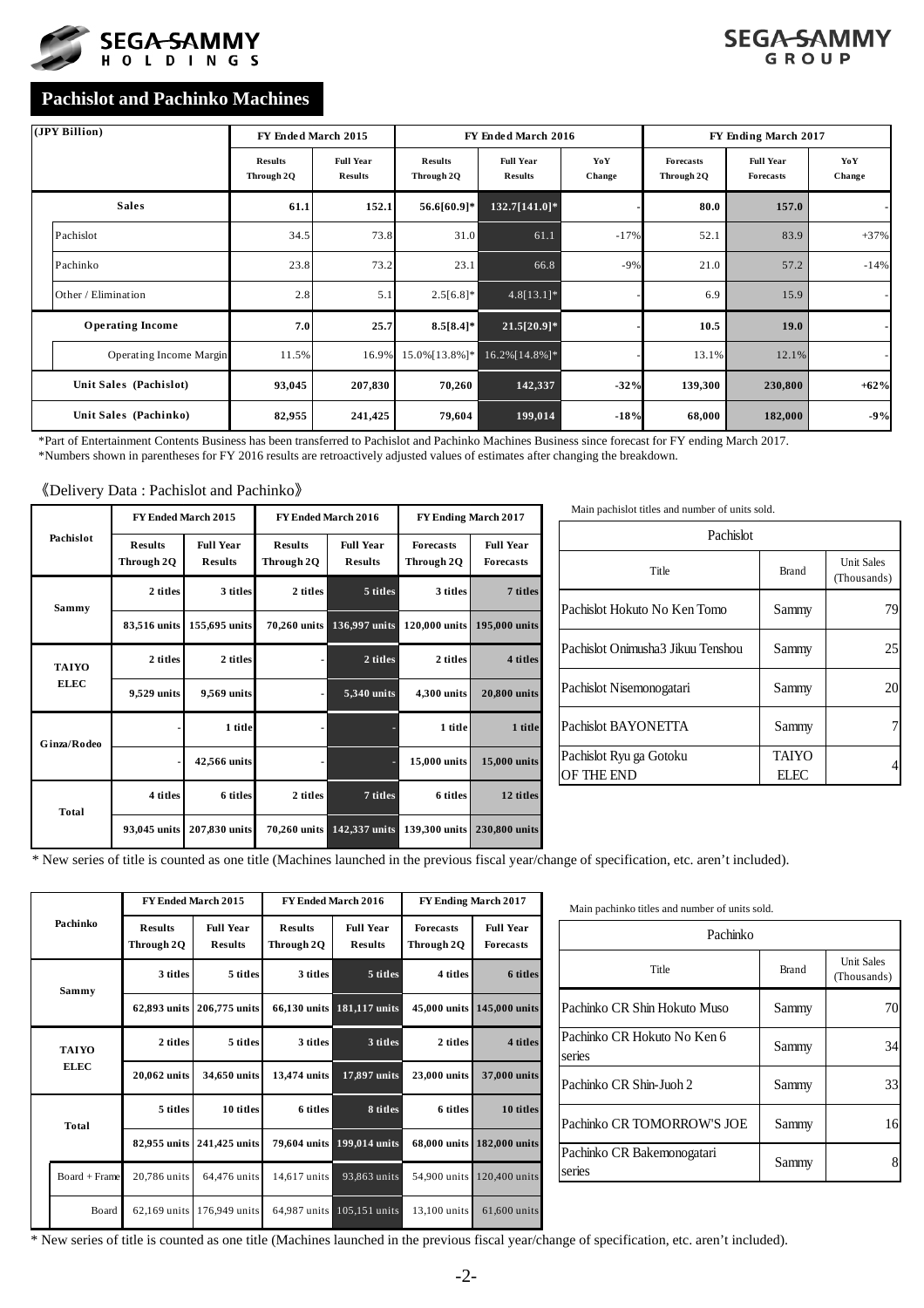



# **Entertainment Contents Business**

| (JPY Billion)                       | FY Ended March 2015          |                                    |                              | FY Ended March 2016                |               |                                | FY Ending March 2017                 |               |  |  |
|-------------------------------------|------------------------------|------------------------------------|------------------------------|------------------------------------|---------------|--------------------------------|--------------------------------------|---------------|--|--|
|                                     | <b>Results</b><br>Through 2Q | <b>Full Year</b><br><b>Results</b> | <b>Results</b><br>Through 2Q | <b>Full Year</b><br><b>Results</b> | YoY<br>Change | <b>Forecasts</b><br>Through 2Q | <b>Full Year</b><br><b>Forecasts</b> | YoY<br>Change |  |  |
| <b>Sales</b>                        | 90.3                         | 199.6                              | 90.2[85.9]*                  | $198.8[190.5]*$                    |               | 93.0                           | 207.0                                |               |  |  |
| Digital Games                       | 27.3                         | 55.1                               | 25.8[21.5]*                  | 53.9[45.6]*                        |               | 24.0                           | 56.5                                 |               |  |  |
| Packaged Games                      | 16.4                         | 47.4                               | 14.6                         | 42.3                               | $-11%$        | 21.0                           | 46.5                                 | $+10%$        |  |  |
| <b>Amusement Machine Sales</b>      | 18.6                         | 39.3                               | 20.6                         | 41.9                               | $+7%$         | 20.0                           | 44.5                                 | $+6%$         |  |  |
| <b>Amusement Center Operations</b>  | 17.9                         | 36.0                               | 18.9                         | 38.0                               | $+6%$         | 17.5                           | 35.5                                 | $-7%$         |  |  |
| Animation / Toy                     | 9.1                          | 19.9                               | 9.5                          | 21.2                               | $+7%$         | 9.5                            | 22.5                                 | $+6%$         |  |  |
| Other / Elimination                 | 1.0                          | 1.9                                | 0.8                          | 1.5                                |               | 1.0                            | 1.5                                  |               |  |  |
| <b>Operating Income</b>             | 0.6                          | 0.0                                | $1.5[1.7]*$                  | $3.6[4.2]*$                        |               | 1.0                            | 9.0                                  |               |  |  |
| Digital Games                       | 3.8                          | 8.0                                | $0.7[0.9]*$                  | $-0.9[-0.4]*$                      |               | 1.9                            | 8.0                                  |               |  |  |
| Packaged Games                      | $-3.0$                       | $-2.7$                             | $-0.9$                       | 2.4                                |               | 0.4                            | 1.6                                  | $-33%$        |  |  |
| <b>Amusement Machine Sales</b>      | $-0.0$                       | $-3.9$                             | 0.2                          | $-0.1$                             |               | $-1.5$                         | $-1.1$                               |               |  |  |
| <b>Amusement Center Operations</b>  | 0.6                          | 0.9                                | 1.3                          | 1.8                                | $+100%$       | 1.2                            | 1.4                                  | $-22%$        |  |  |
| Animation / Toy                     | $-0.5$                       | $-1.7$                             | 0.0                          | 0.6                                |               | $-0.1$                         | 1.0                                  | $+67%$        |  |  |
| Other / Elimination                 | $-0.3$                       | $-0.6$                             | 0.2                          | $-0.2[-0.1]*$                      |               | $-0.9$                         | $-1.9$                               |               |  |  |
| <b>Operating Income Margin</b>      | 0.7%                         |                                    | 1.7% [2.0%]*                 | 1.8%[2.2%]*                        |               | 1.1%                           | 4.3%                                 |               |  |  |
| Sales in Units (Thousands)          | 4,100                        | 12,280                             | 3,280                        | 9,220                              | $-25%$        | 5,740                          | 12,280                               | $+33%$        |  |  |
| <b>Same Store Sales Comparisons</b> | 98.7%                        | 100.1%                             | 102.2%                       | 103.1%                             | $+3.0pt$      | 101.1%                         | 101.0%                               | $-2.1$ pt     |  |  |
| <b>Domestic Facilities</b>          | 198                          | 198                                | 198                          | 194                                |               | 193                            | 194                                  |               |  |  |

\*Part of Entertainment Contents Business has been transferred to Pachislot and Pachinko Machines Business since forecast for FY ending March 2017. \*Numbers shown in parentheses for FY 2016 results are retroactively adjusted values of estimates after changing the breakdown.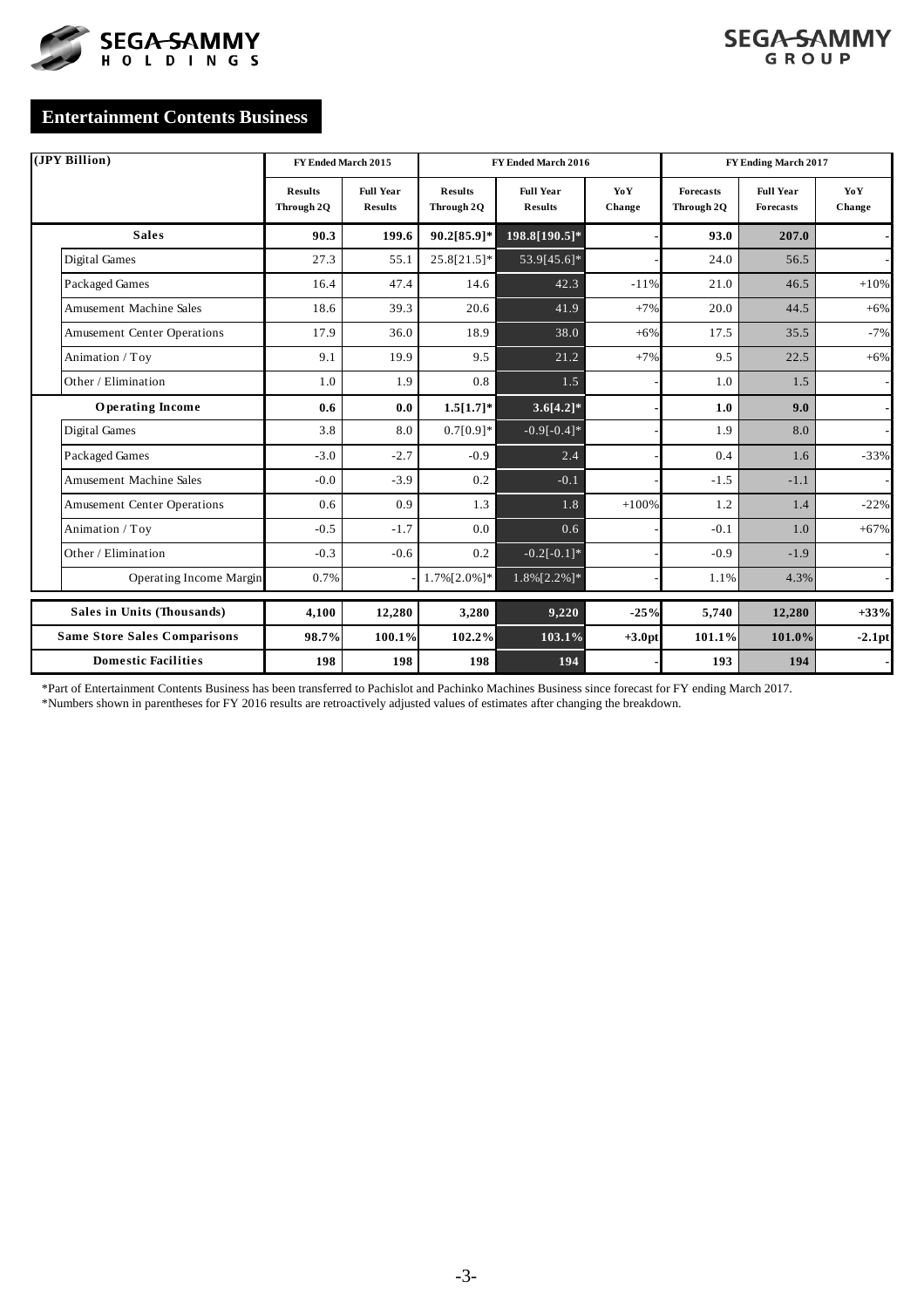



### **Entertainment Contents Business**

《 Major Index / Digital Games (Digital Overall) 》

|                                              |                                             |            | <b>FY Ended</b><br><b>March 2015</b> |                   |                   |            | <b>FY Ended</b><br><b>March 2016</b> |            |                   |
|----------------------------------------------|---------------------------------------------|------------|--------------------------------------|-------------------|-------------------|------------|--------------------------------------|------------|-------------------|
|                                              |                                             | 10 Results | 20 Results                           | <b>30 Results</b> | <b>40 Results</b> | 10 Results | 20 Results                           | 30 Results | <b>40 Results</b> |
| <b>Domestic</b>                              | Average MAU (Thousands, 3 months average)*1 | 6,690      | 5,750                                | 5,510             | 5,430             | 5,490      | 7,340                                | 6,150      | 7,660             |
|                                              | <b>ARPMAU</b> (JPY) *2                      | 1,225      | 1,928                                | 1,757             | 1,761             | 1,625      | 1,491                                | 1,552      | 1,484             |
|                                              | Share of sales for top 3 titles *3          | 47.6%      | 52.8%                                | 47.6%             | 45.4%             | 42.2%      | 40.2%                                | 42.9%      | 49.6%             |
| Ratio of advertising expense to net sales *4 |                                             | 12.6%      | 8.8%                                 | 7.1%              | 8.8%              | 16.0%      | 16.8%                                | 14.4%      | 11.1%             |
| Noah Pass *7                                 | Total number of users (Thousands) *5        | 51,930     | 58,960                               | 82,600            | 94,730            | 100,750    | 118,370                              | 129,330    | 137,440           |
| KPI                                          | Average MAU (Thousands, 3 months average)*6 | 4,810      | 7,300                                | 9,180             | 10,540            | 11,020     | 11,400                               | 12,940     | 12,330            |
| (Composition ratio of overseas sales)        |                                             | 9.4%       | $8.0\%$                              | 6.3%              | 10.4%             | 11.8%      | 8.5%                                 | 14.9%      | 11.2%             |
|                                              | Domestic *8                                 | 48,560     | 55,430                               | 61,740            | 68,020            | 75,240     | 79,650                               | 84,660     | 87,930            |
| Accumulated<br>Downloads<br>(Thousands)      | Overseas *8                                 | 81,980     | 118,890                              | 138,010           | 160,000           | 179,670    | 200,890                              | 240,190    | 265,290           |
|                                              | Total                                       | 130,540    | 174,320                              | 199,740           | 228,020           | 254,910    | 280,530                              | 324,850    | 353,220           |

Only free to play titles are covered for the calculation of average MAU, ARP MAU, Number of downloads. (Pay-to-play models are not included.)

\*1. Average of MAU (Monthly Active Users) within each quarter

\*2. Calculated from dividing quarter digital sales by average MAU (Monthly Active Users)

\*3. Sales percentage for top 3 titles in the domestic sales of each quarter

\*4. Advertising expense percentage for total digital sales of each quarter

\*5. As of the last day of each quarter

\*6. The counting method has been changed since FY 2016 2Q.

\*7. Noah pass is a marketing support tool for smart device.

\*8. As of the last day of each quarter

#### 《Delivery Data / Plan: Packaged Games》 \*Number of titles reflects products launched in this fiscal year

|                 | <b>Breakdown</b>      |       | FY Ended March 2015                |                              | FY Ended March 2016                | FY Ending March 2017           |                                      |  |
|-----------------|-----------------------|-------|------------------------------------|------------------------------|------------------------------------|--------------------------------|--------------------------------------|--|
|                 | by Region             |       | <b>Full Year</b><br><b>Results</b> | <b>Results</b><br>Through 2Q | <b>Full Year</b><br><b>Results</b> | <b>Forecasts</b><br>Through 2Q | <b>Full Year</b><br><b>Forecasts</b> |  |
| <b>Domestic</b> | # of titles           | 3     | 15                                 | 4                            | 14                                 | 3                              | $\boldsymbol{9}$                     |  |
|                 | # of titles(SKU)      | 4     | 19                                 | 5                            | 20                                 | $\overline{\mathbf{4}}$        | 12                                   |  |
|                 | Unit Sales(Thousands) | 710   | 2,120                              | 430                          | 1,740                              | 850                            | 2,280                                |  |
|                 | # of titles           | 3     | 15                                 | 8                            | 15                                 | 15                             | 27                                   |  |
| <b>Overseas</b> | # of titles(sku)      | 10    | 31                                 | 9                            | 18                                 | 21                             | 35                                   |  |
|                 | Unit Sales(Thousands) | 3,380 | 10,160                             | 2,850                        | 7,480                              | 4,890                          | 10,000                               |  |
|                 | # of titles           | 6     | 30                                 | 12                           | 29                                 | 18                             | 36                                   |  |
| <b>Total</b>    | $#$ of titles(sku)    | 14    | 50                                 | 14                           | 38                                 | 25                             | 47                                   |  |
|                 | Unit Sales(Thousands) | 4,100 | 12,280                             | 3,280                        | 9,220                              | 5,740                          | 12,280                               |  |